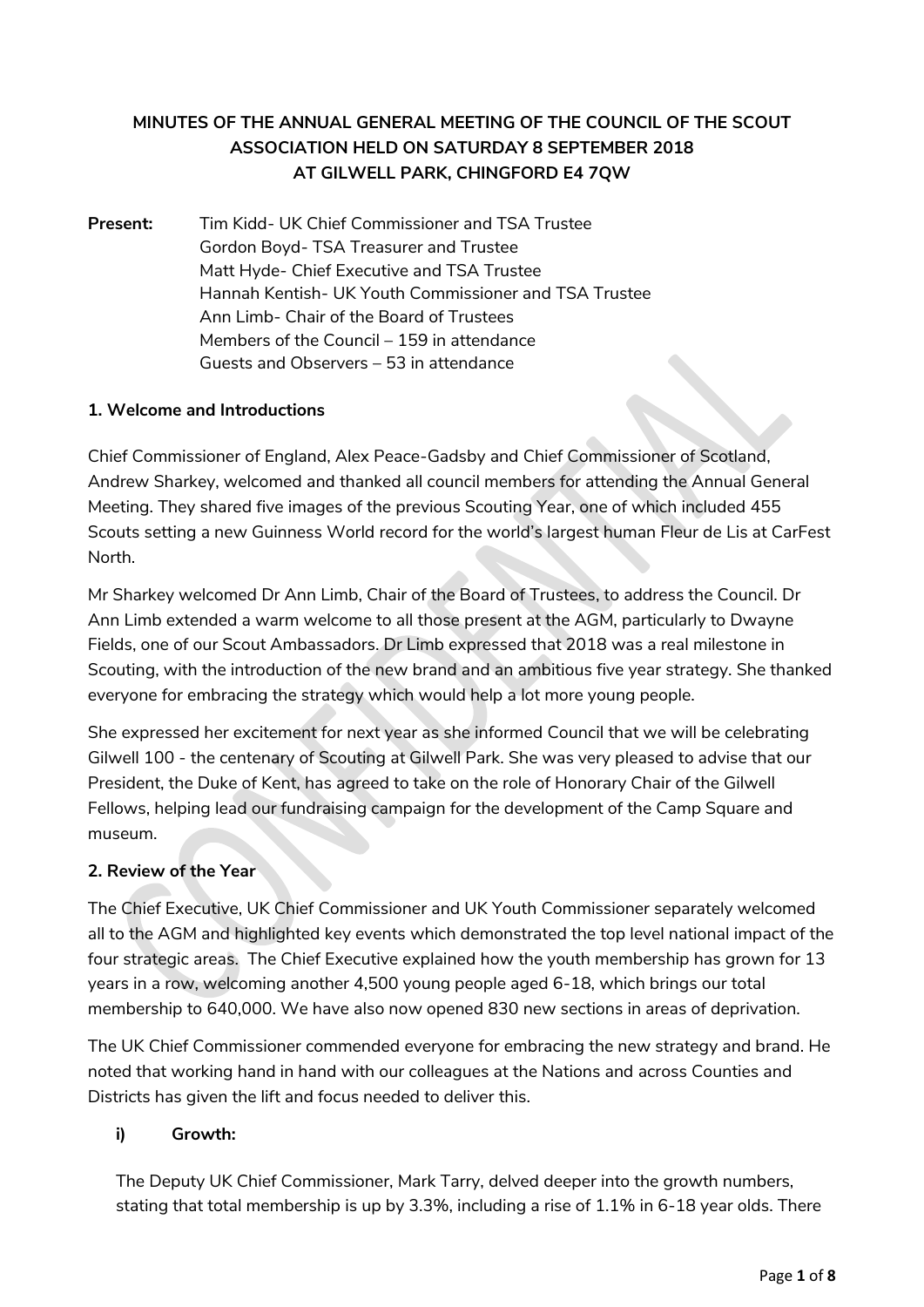is also growth in our 6-25 female youth membership which is up by 7.6%. After 2 years of decline in London, Mr Tarry reported there is now growth in London.

Jenny Brownlie, Scottish Headquarters Commissioner (Youth Involvement) informed the meeting there was also growth in Scotland. There was an increase in young people of 39,000 and an increase of 588 in girls across all sections.

# **ii) Inclusivity:**

The UK Chief Commissioner, Tim Kidd, confirmed that a third of all of the Association membership now consisted of over 102,000 female members aged 6-18. He revealed that more communities were embracing Scouting with over 5000 members supported by the Muslim Scout Fellowship. He also reported that we have made a name for ourselves at the Pride events. The Council noted that 830 sections had been opened in areas of deprivation.

The Deputy UK Chief Commissioner (Kester Sharpe) explained that with support from the Regional Services Team, the County and the District, the Sparkwell Scout Group now operates in a small village near South Hams in Devon where there was no Scouting provision previously. They've opened Beavers, Cubs and Scouts and now have 45 young people, 10 Leaders, 5 Executive Committee Members and a Group Scout Leader. She invited James Nehaul (County Youth Commissioner) to update the council on how Scouting is welcoming different kinds of people in Central Yorkshire.

Mr Nehaul informed the council about activities that include running Scouting in hospitals, and in Leeds & Wakefield they had found a way to incorporate Scouting in primary schools on Friday afternoons to give the young people a chance to participate.

## **iii) Youth Shaped**

The UK Youth Commissioner (Hannah Kentish) expressed her pride in the Association having nearly 400 District and County Youth Commissioners. She also revealed that a quarter of a million YouShape badges had been earned since 2016 which she believes is evidence of the level of youth-shaped participation.

Deputy Youth Commissioner (Frankie Smith) informed the council that 20% of our trustees are young people and he expressed his gratitude to the four Assistant UK Youth Commissioners who supported each of our strategic areas.

Members congratulated Hannah Kentish for the phenomenal work she has done through good leadership the past four years to inspire youth-shaped Scouting.

## **iv) Community Impact**

The Chief Executive (Matt Hyde) explained that there has been a huge rise in the level of engagement in community projects with over 1,400 projects recorded so far. He also added that 700,000 hours of community actions had taken place since 2015 and 22,000 scouts are now trained as Dementia Friends.

The UK Commissioner for Programme (Graeme Hamilton) highlighted that a Million Hands has helped reaffirm community impact as a central part of Scouting with over 4500 groups registering, offering opportunities for social action to over a quarter of a million young people.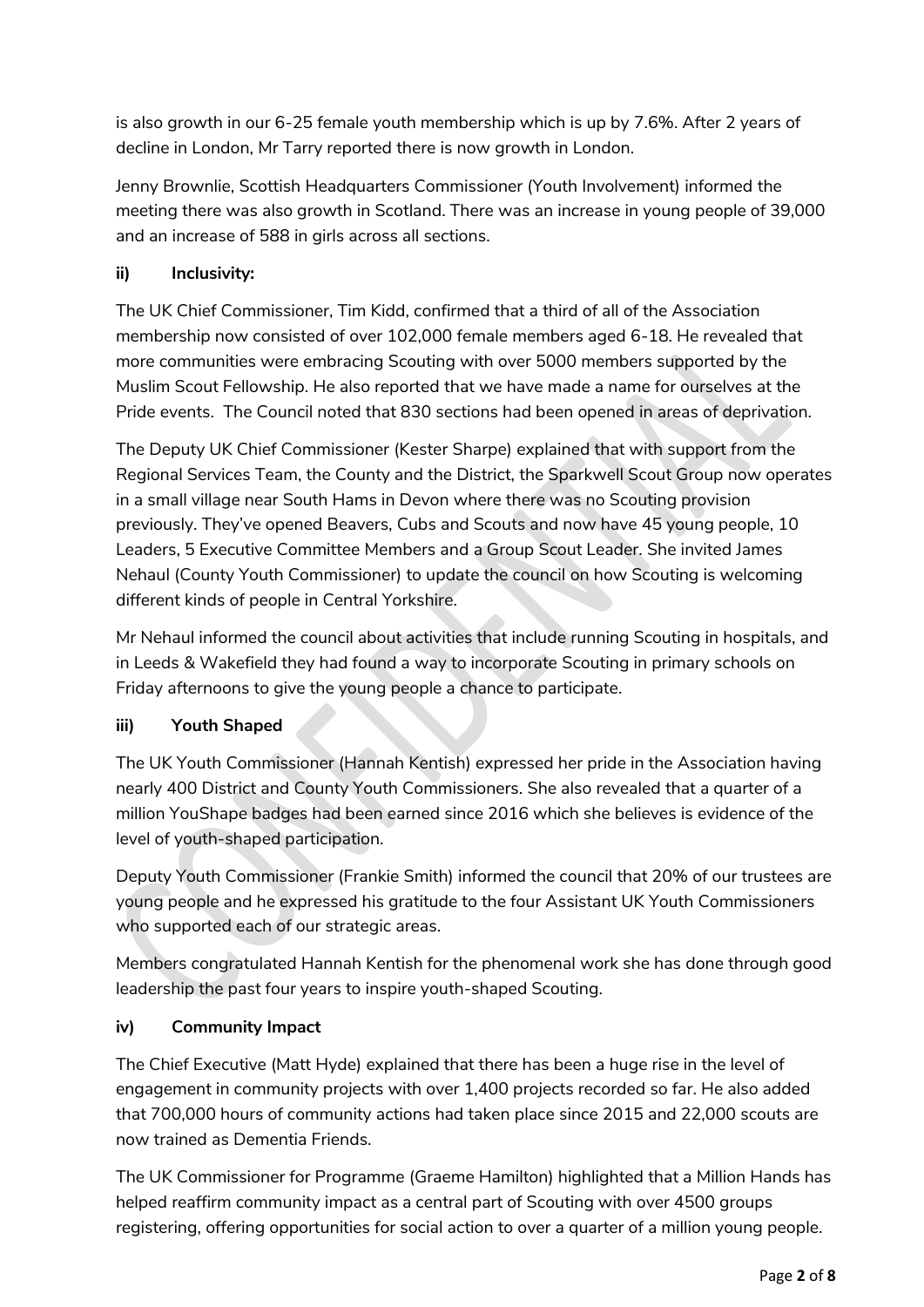The UK Chief Commissioner provided an update on essential work that takes place outside the strategy. He reported that the new Head of Safeguarding (Tina Wilson) was doing a phenomenal job supporting the national team and helping develop a safer recruitment process for volunteers. He also mentioned that the Safeguarding Committee now reports to the Board and the emphasised the importance of the yellow card.

The UK Youth Commissioner acknowledged that one of our Scout ambassadors Dwayne Fields who helped to launch our plan in May was present, and also noted that Warwick Davis had been appointed as our newest ambassador.

### **3. Apologies**

Mr Kidd advised the Council that the President, His Royal Highness The Duke of Kent, very much regretted that he was unable to attend the Annual General Meeting. However, he had written to the Association to wish us well for the coming year. The Chief Scout was also unable to attend. The Board of Trustees proposed that the Chair of the Board, Ann Limb, should chair the AGM. The Council unanimously approved the proposal.

Dr Limb thanked members of Council and welcomed everyone to the AGM, she extended a warm welcome to our Vice Presidents in attendance, John Beresford and Wayne Bulpitt. She also extended a welcome to Dwayne Fields. Apologies from 16 members of the Council had been received.

## **4. Minutes of the Annual General Meeting held on 2 September 2017**

The minutes of the AGM of the Council of the Scout Association held on the 2 September 2017 were approved and signed.

### **5. Annual Report and Accounts**

Dr Limb reported that in accordance with the Bye Laws, the Annual Report and Accounts had been formally approved and adopted by the Trustees before presentation to the Council. The Report was not required to be formally adopted by the Council. However the Report must be presented to the Council and Members continue to be entitled to ask questions on its content.

## **Treasurer's Presentation:**

Mr Gordon Boyd, TSA Treasurer, reported that since we met last year we have launched a new strategy for the next 5 years, while taking the opportunity to update our brand, and although our movement continued to change, the careful management of our financial resources didn't. He stated that we have maintained our adjusted free reserves in line with last year and in compliance with the reserves policy. He also gave his thanks to our financial supporters who have assisted us in reaching many young people to provide them with skills for life.

### **a) Income**

The total income received last year was £34.1m, of which £1.2m was restricted. The £34.1m of income represented an increase of £1.4m or 4% over the previous year. Trading activities continued to produce strong results at £0.3m with a reduction of £100k compared to the previous year. Strong retail sales and a significant increase in hotel and conference income largely offset an £800k reduction in sponsorship.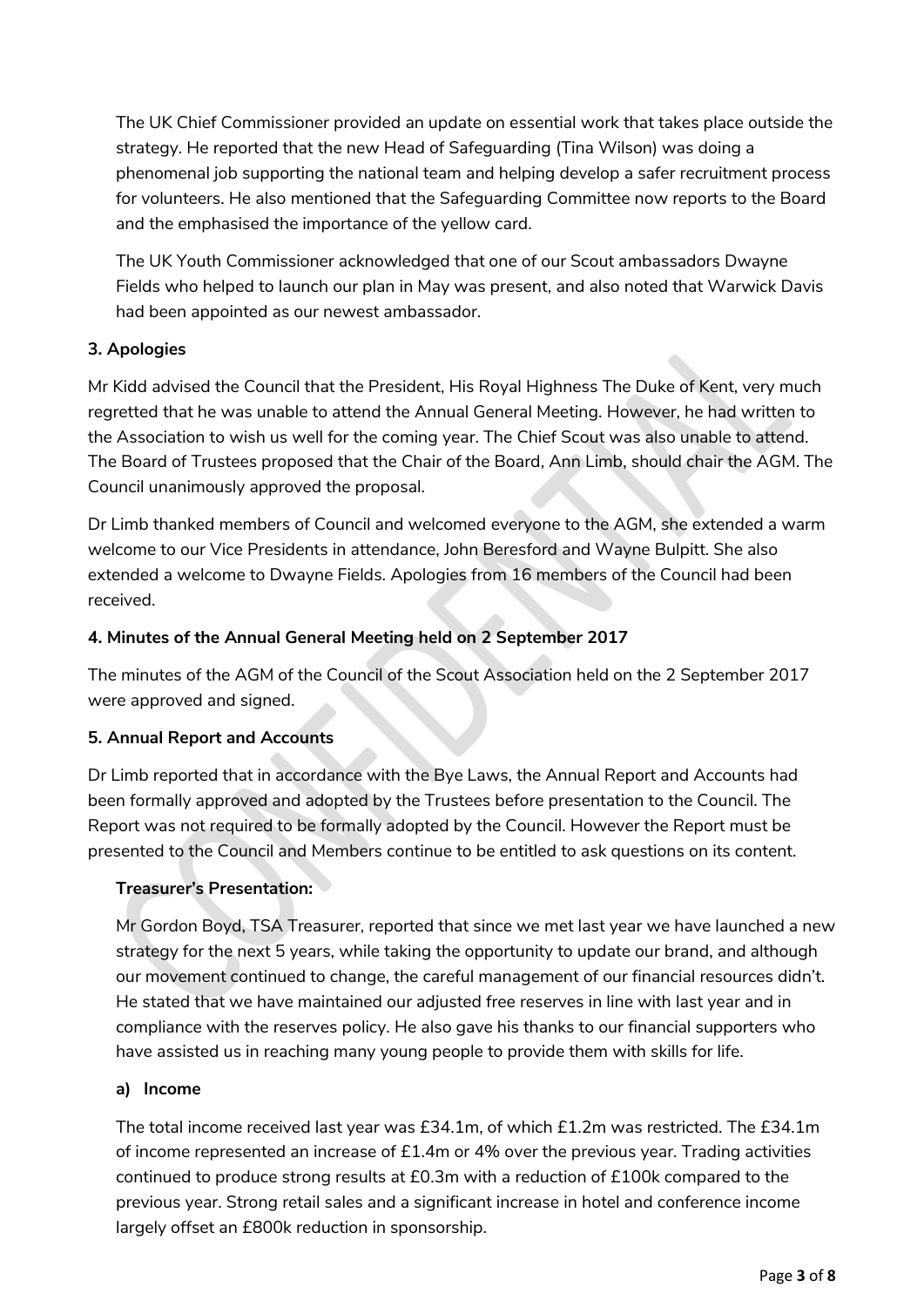Income from our charitable activities includes income from activity centres, national events and insurance commissions. Ignoring World Moot and Roverway Income, the income from charitable activities was £9.6m compared with £8.8m on a like for like basis with all but £300k of the £800k increase coming from our insurance business.

Donations, legacies and similar income continued the downward trend over the last few years. It was down by £500k at £1.6m with the reduction due to fewer legacies, £500k compared with £1.1m received in the previous year. The majority of this income stream continues to be restricted income that is designated by the donor for a specific purpose. This accounted for £1m out of the £1.6m total. The restricted income we received enabled us to continue to provide grants for development work in deprived areas and support our future work in schools.

Investment income is now a relatively small part of the overall total as we have reduced our reserves to be in line with our reserves policy and investment yields across all asset classes continue to remain low by historic standards.

Mr Boyd stated that there was unrestricted net income of £17.5m. Contributions from our insurance business and profit from Events and Conference Centres each comprised 6 % of the total. Profits from Scout Shops contributed a further 18% in what was a strong year of trading. However, membership subscriptions continue to be our largest source of unrestricted income at around 63% of the total and brought in just under £11m.

### **b) Membership Fees**

Mr Boyd reminded members that what appeared to be a substantial increase in membership fees in 2016/17 was due to a change in the collection method, with only young people under 18 years required to pay subscriptions to Headquarters. For the current financial year 2018/19, fees were increased by 50p. The Trustees have agreed for the next financial year commencing 1 April 2019 there would be a £1 increase bringing the fee to £27.50 per young person.

Trustees are fully aware of the impact of the financial pressure which a large number of members continue to face and have sought to limit the increase as far as possible.

### **c) Spend on charitable activities**

The summary in the Annual Report shows that our largest area of expenditure is related to charitable activities at £27.7m out of a total spend of £33.8m. After adjusting for the impact of the Iceland Moot (£900k), spend was only £380k higher than the previous year. This was despite continuing to see pressure in front line costs such as safeguarding, which increased by £700k. This means to fund higher costs, costs have had to be cut elsewhere.

**Youth programme and activities: (21% - £5.7 m) -** this includes the various educational activities that members participate in, including items such as the provision and updating of youth programme resources and which included £0.9m of World Moot expenditure.

**Development of Scouting: (24% - £6.7m)** relates to those activities focussed on growing the movement and include items such as the Regional Development Service.

**Adult support and training: (22% -£6.2m)**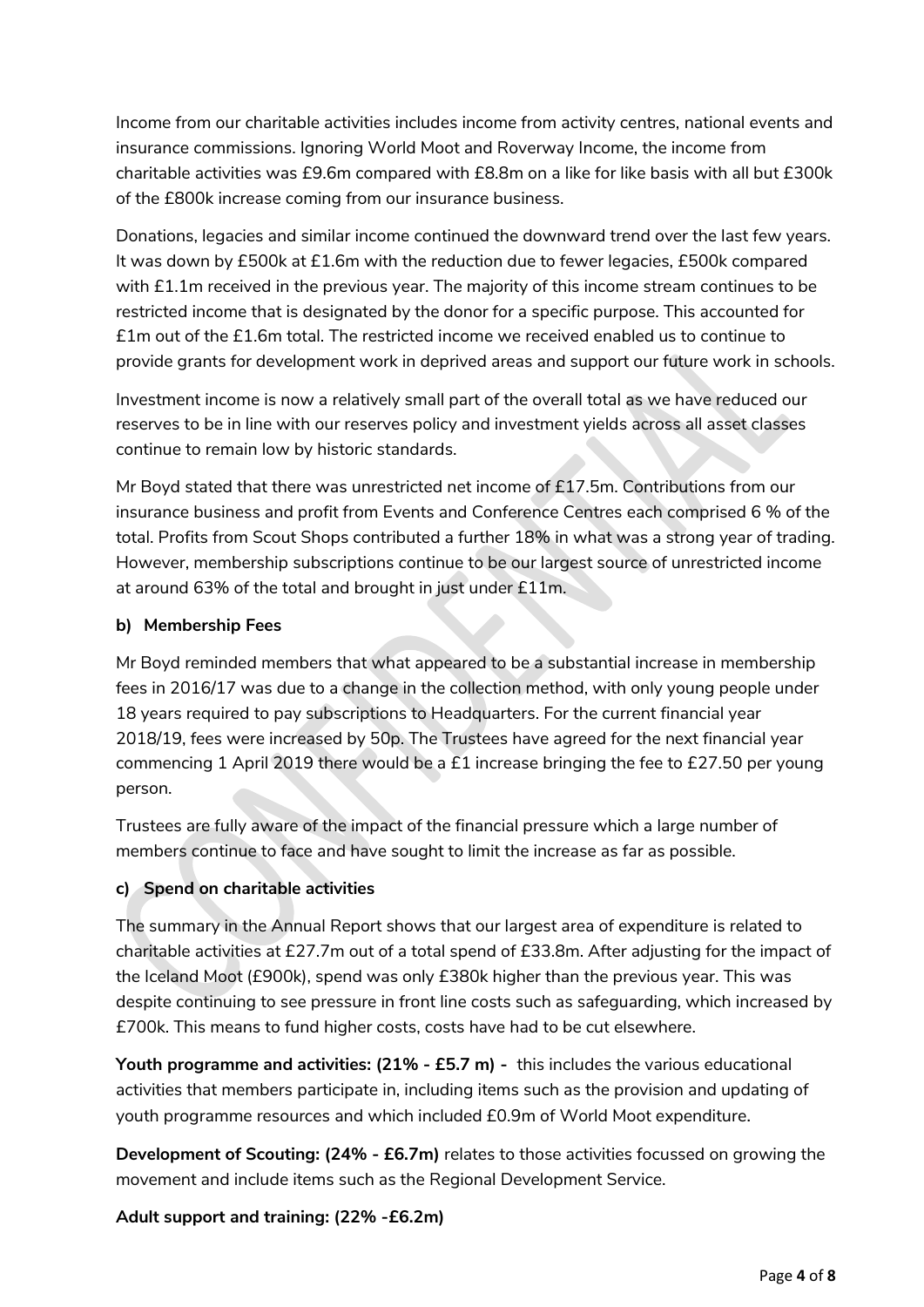**Support and Services to the Movement: (33% -£9.2m)** includes Headquarters services provided centrally such as safeguarding, insurance and the Information Centre.

### **d) Reserves**

Mr Boyd referred to the statement of the Annual Report pages 28/30, which shows that that there is a small increase in total reserves (unrestricted and restricted) of around £0.3m to £39.6m. The increase was attributable to restricted finds with unrestricted remaining flat year on year. The free reserves have reduced by £3.1m to £10.3m, The reason for this is, Mr Boyd explained, is that the previous year's balance of £13.4m included £3m of cash being held in advance of a payment to be made to the pension fund in order to reduce the deficit. £2m of this came from a special dividend made by our insurance subsidiary and the realisation of  $£1m$ of investments.

Adjusting for the £3m the results in free reserves of £10.4m, is broadly similar to the current year. This remains slightly above our target level of £10m.

The Pensions Reserve (11.8) related to the Association's defined benefit scheme, which is closed to new members. For the purposes of the accounts, the assets and liabilities of the pension scheme are revalued each year. The pension scheme deficit is calculated using accounting rules and does not in itself trigger a requirement to make any additional payments into the Scheme. Payments into the fund are in fact determined following an actuarial valuation undertaken on behalf of the pension fund trustees every three years.

As indicated at last year's AGM the most recent actuarial triennial valuation moved closer to that previously calculated by the accountants. This required us to agree a deficit reduction plan with the pension fund trustees. This is what lies behind the £3m payment made into the fund, with an additional £2m due over the next 2 to 3 years, to be funded from the sale of surplus assets.

### **e) Challenges ahead**

- To maintain a financial model that will enable the Association to be both financially sustainable and manage its key risks.
- To maintain our reserve levels in line with our reserves policy and in support of our charitable objectives.
- To continue to obtain value for money from our business, assets and activities, for the benefit of our membership.
- To invest in initiatives that will deliver our new strategy thereby contributing to the growth and development of Scouting for the coming years.

Mr Boyd reported that the finances of the Association are in good shape and our reserves are at levels consistent with Charity Commission guidance, he mentioned that due to a good governance structure the Associations finances are managed in a controlled fashion.

He went on to extend thanks to the Finance Committee and the Finance Team for their hard work in preparing the accounts and for keeping control of the finances during the course of the year.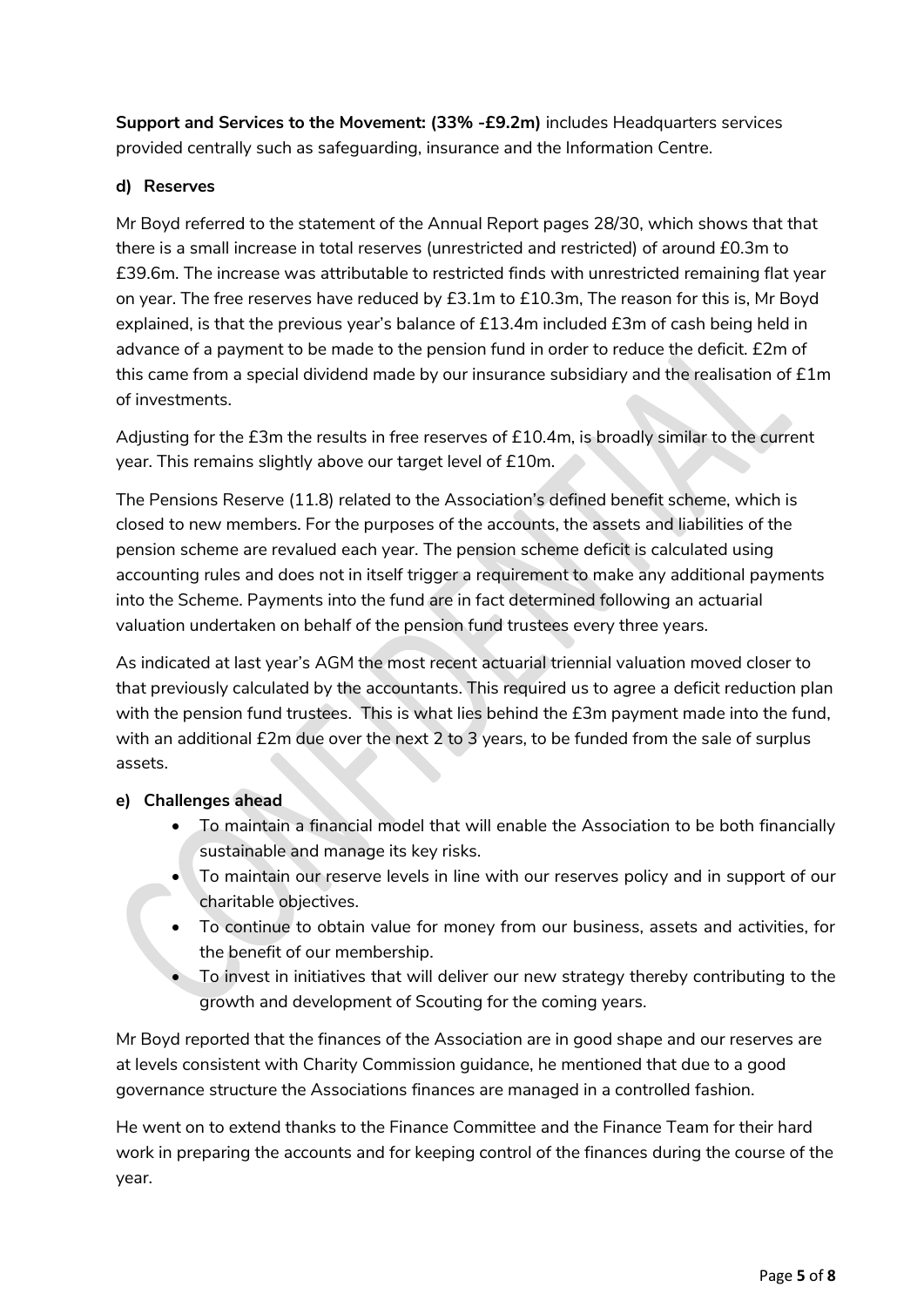The Treasurer, on behalf of the Board of Trustees commended to Council the 2017/18 Annual Report and Accounts.

### **6. Elected Members of the Council**

On the proposal of Ashley Russell, seconded by Matt Mills, both Members of the Board of Trustees, the Council approved unanimously the election of the following Elected Members of the Council for a period of three years 2018-2021

| The Prime Minister                              | Currently the Rt. Hon. Theresa May, MP          |
|-------------------------------------------------|-------------------------------------------------|
| Lord Baden-Powell                               | <b>Vice President</b>                           |
| Mr John Beresford                               | <b>Vice President</b>                           |
| President, Northern Ireland Scout Council       | <b>Currently Philip Scott</b>                   |
| Primus of the Scottish Episcopal Church         | <b>Currently Reverend Mark Strange</b>          |
| Mr Peter Duncan                                 | Vice President and former Chief Scout           |
| Representative of the Territorial               | <b>Currently Major David Squirrell</b>          |
| Commander, Salvation Army                       |                                                 |
| President and Chairman of the Buddhist          | <b>Currently Dr Desmond Biddulph</b>            |
| Society                                         |                                                 |
| Director General of the Islamic Cultural Centre | Currently Dr Ahmad Al-Dubayan                   |
| Mr Peter Gilks                                  | Member, The Scout Association Trust Corporation |
| Mr Anthony Lyall                                | Member, The Scout Association Trust Corporation |

## **7. Appointed Members of the Board of Trustees:**

At this point Dr Limb handed over the chairing of the meeting to Tim Kidd, UK Chief Commissioner, who informed Council members that Dr Ann Limb has acted as Chair of the TSA Board for three years which brings her to the end of her first term. The Board recommended to the Council that she be appointed as Chair for a second three year term.

Dr Limb left the room at this point.

The Treasurer, Gordon Boyd, proposed the appointment of Dr Ann Limb as the Chair of the Board for a second three year term, and Sue Harris (Trustee) seconded the proposal. The Council voted unanimously in favour of the proposal.

Dr Limb returned to the meeting, Mr Kidd congratulated Dr Limb on her appointment as Chair of the board from 2018-2021.

Dr Limb went on to inform the Council that both Jane Simpson and Lexie Sims who are Trustees of the Board of TSA are at the end of their first three year term as trustees. She explained that they have both indicated their interest for a second year term.

Jane Simpson and Lexie Sims were asked to leave the meeting for this item

Gareth Davies on behalf of the Board proposed the appointment of both Jane Simpson and Lexie Sims for a second three year term 2018-2021. Byron Chatburn seconded the proposal. Council voted unanimously in favour of the proposal.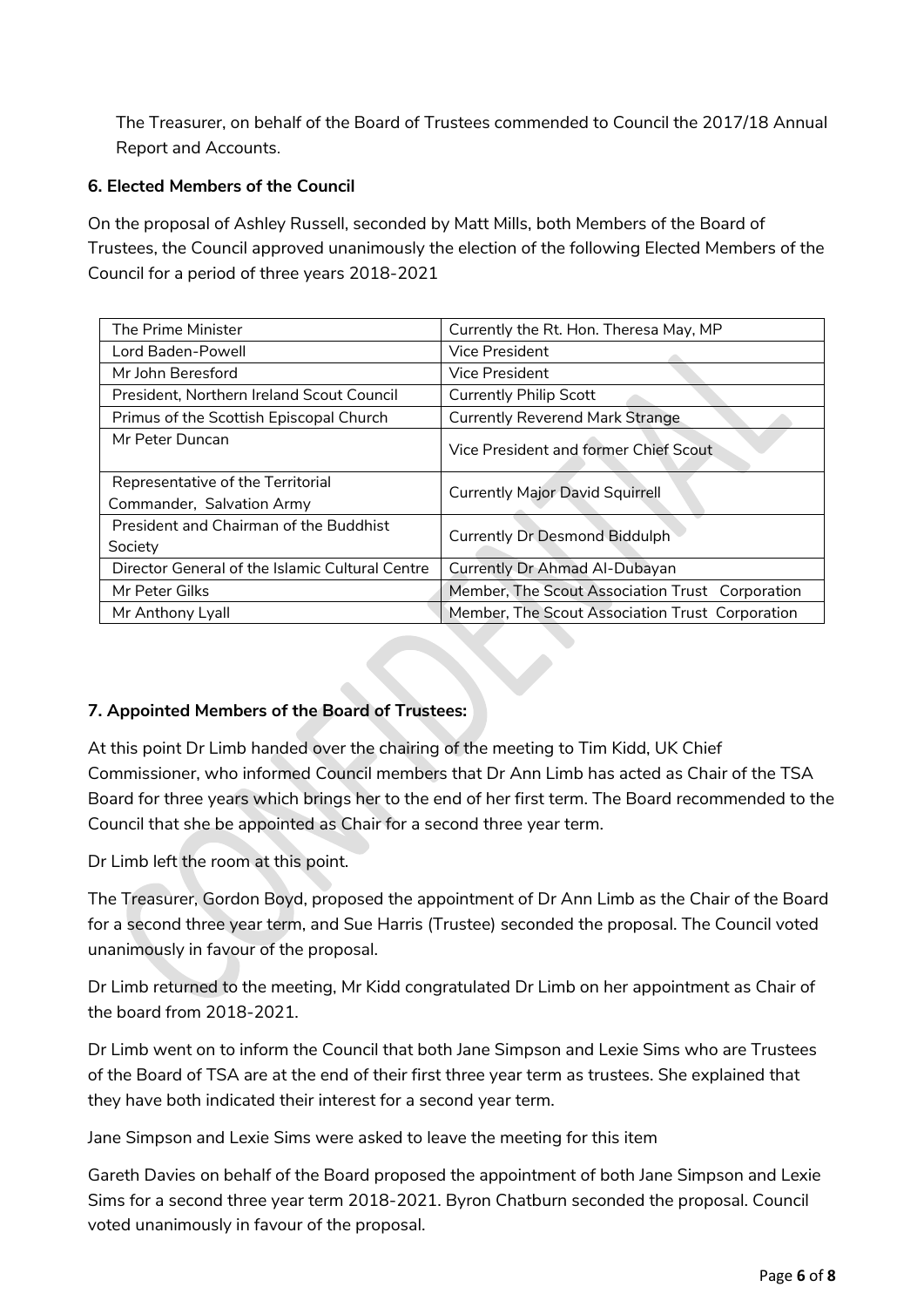Jane Simpson and Lexie Sims re-joined the meeting and were congratulated by Dr Limb on their appointment as Trustees of the Scout Association for a second three year term 2018-2021.

#### **8. Elected Members of the Board of Trustees**

Dr Limb informed the Council that this year the call for candidates for the electoral colleges of England North, England South and Wales resulted as follows:

- One vacancy and no candidates for England North College Post will remain vacant.
- One vacancy and 1 candidate for England South College No election needed and Kieron Moir was therefore deemed elected from the date of the AGM.
- One vacancy and 3 candidates for Wales College.

Details of all candidates were sent to Council members at the end of July and voting was held online for the Wales Electoral College.

The successful candidate was:

**Wales- Nicola Gamlen**

Kieron Moir and Nicola Gamlen were duly elected for the period 2018-2021, subject to them remaining a Member or Associate Member of the Association.

#### **9. Elected Youth Member of the Board of Trustees**

Dr Limb advised the Council that there was one vacancy and 3 candidates for the role. Candidates' details were sent to council members at the end of July and voting was held online.

The successful candidate was:

### **Youth Member- Gareth Jones**

Mr Gareth Jones was duly elected for the period 2018-2021, subject to him remaining a Member or Associate Member of the Association.

#### **10. Bye Law Amendments**

Dr Limb reminded Council Members that the details about the proposed amendments had been sent to them in advance. She went on to advise the Council that the reason behind the change is to clarify and formalise the fact that the UK Chief Commissioner rather than the 'Chief Scout or a Deputy Chief Scout' would sit on the trustee board (as happens in practice). The concern previously expressed was that this would not allow any flexibility to revert back to the Chief Scout if that was necessary for any reason in the future

The Nominations and Governance Committee considered this at their meeting in February 2018 and agreed that the proposed wording should state that the "UK Chief Commissioner or the Chief Scout, but not both, would sit on the Trustee Board". This will allow the required flexibility should the roles change in the future.

Nicola Gamlen proposed this amendment and Jack Bullon seconded the proposal.

The Council unanimously approved the amendment to the Bye-laws.